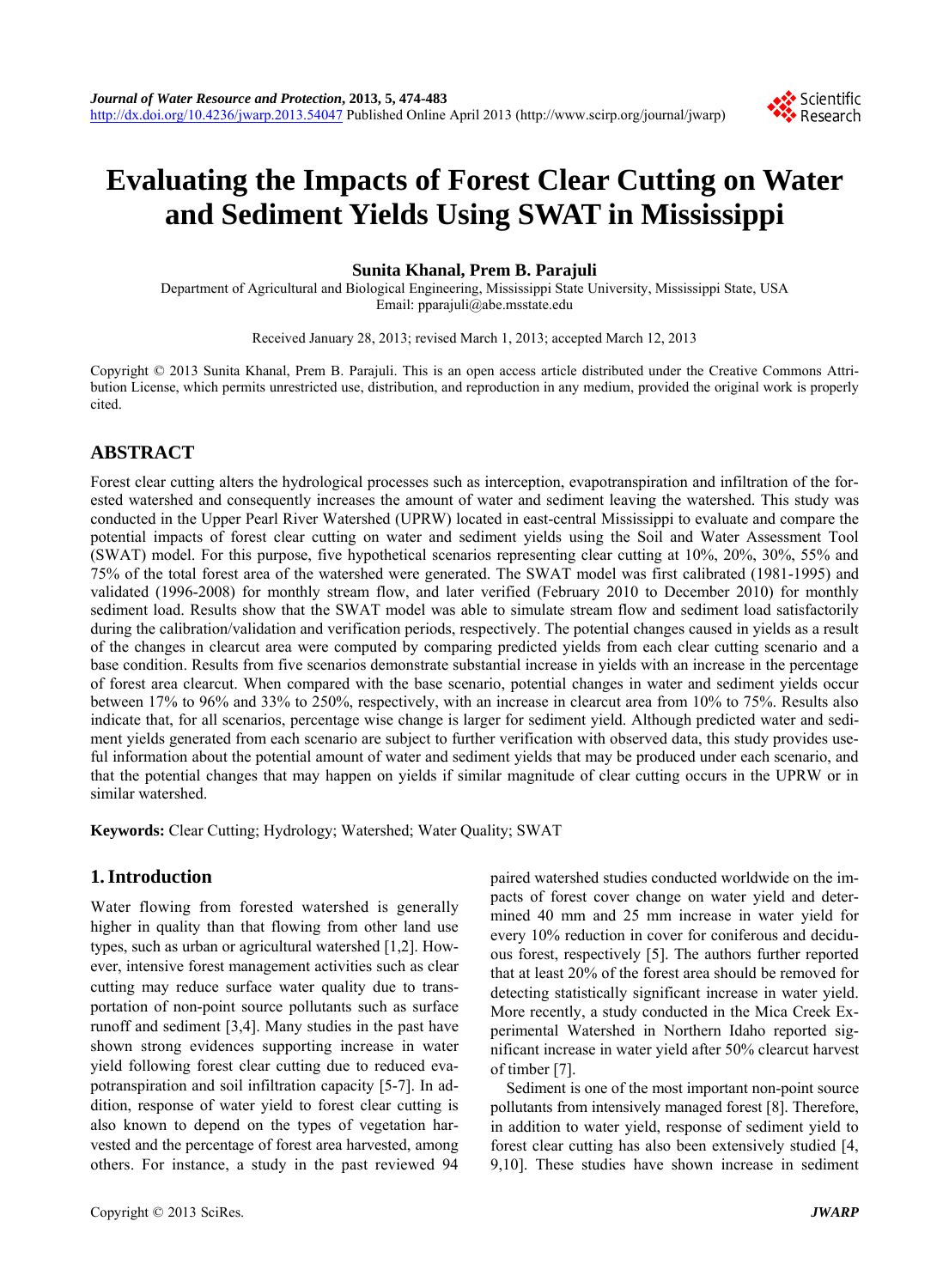yield after forest clear cutting. For instance, a study assessed the impacts of forest clear cutting in three watersheds: one control and the other two clearcut with and without best management practices (BMP) in eastern Kentucky [4]. The authors observed increased sediment yield from both clearcut watersheds when compared with the control watershed. Increase in sediment yield from clearcut watershed without BPM and with BMP was approximately 30 times and 14 times higher than the control watershed [4]. In a similar study conducted in Virginia, significant increase in sediment yield was observed following forest clear cutting [10].

The Upper Pearl River Watershed (UPRW) (**Figure 1**) is an important watershed of Mississippi because it drains directly into the Ross Barnett Reservoir. The Ross Barnett Reservoir is one of the state's largest surface water bodies and serve as the main source of drinking water for the city of Jackson [11]. It is a forest dominated watershed and forest industry has been identified as the main source of watershed's economy [12]. However, from water quality perspective, excess sediment from unprotected clearcut sites has been reported as one of the major threats to the water bodies of the UPRW, including the Ross Barnett Reservoir [12,13]. According to Mississippi Department of Environmental Quality (MDEQ), approximately 19% (217 stream miles) of entire Pearl River basin, within which the UPRW is located, are in poor condition [12]. The report also determined that the large proportions of poor conditioned streams are located in the upper part of the basin, where the UPRW is located. Until recently, very few studies have assessed the hydrology and water quality components of the UPRW [11,14], but none of these are related to the impacts associated with forest clear cutting. Thus, in view of the economic importance of forest in the UPRW on the one hand, and water quality concern on the other, evaluation of the changes caused in water and sediment yields following forest clear cutting seems essential for sustainable extraction of forest products without degrading watershed health.

While large numbers of studies in the past have evaluated the impacts of forest clear cutting using the paired watershed approach, modeling approach is being widely used since last few years. Among the most widely used hydrological models for predicting the impacts associated with land use/land cover change on water and sediment yields is the Soil and Water Assessment Tool (SWAT) model [15,16]. The ability of the SWAT model to predict impacts associated with land use/land cover change on water and sediment yields has been tested worldwide [17- 19]. Therefore, SWAT model was used in this study to determine potential effects of forest clear cutting on water and sediment yields.

The SWAT model is a physically based, watershed scale hydrologic model that operates on a daily time step to predict long term effects of management practices on water, sediment, and chemical yields in watersheds [16]. The model first delineates and divides the watershed into multiple sub-basins, which are further subdivided into hydrologic response units (HRUs). The HRUs are the smalllest homogenous units of the watershed that are created by combining unique land use, soil and topography [15]. The model computes surface runoff from daily rainfall by using the modified United States Department of



**Figure 1. Location map of the Upper Pearl River Watershed showing climate stations, USGS gauge stations, highway and reservoir.**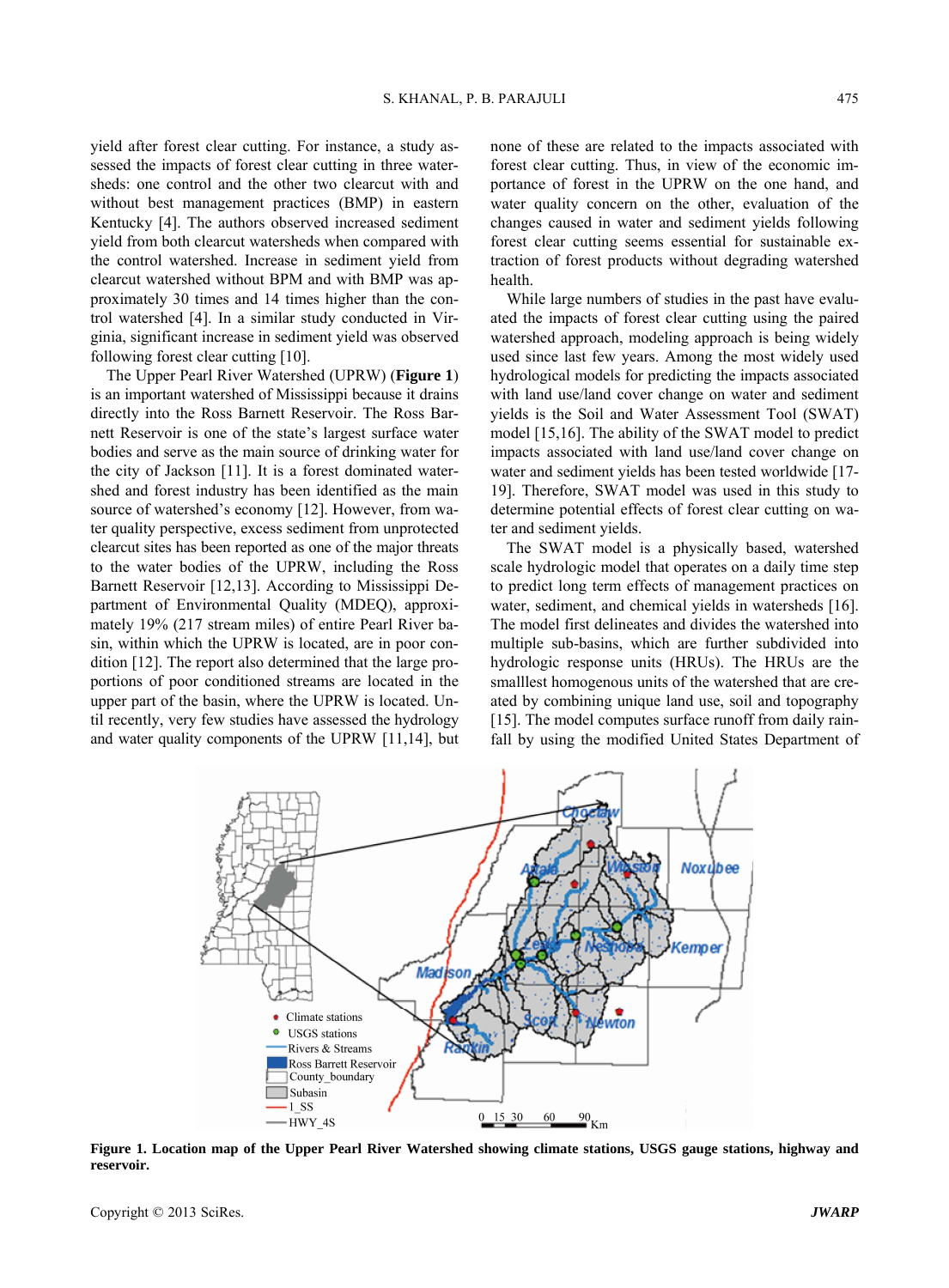Agriculture (USDA) soil conservation service (SCS) runoff curve number (CN) method or the Green-Ampt infiltration method [15,16]. Likewise, the SWAT model computes sediment yield using the Modified Universal Soil Loss Equation (MUSLE) for each HRU [20]. Detail description about the SWAT model and its components can be found in SWAT manual [15,16].

The SWAT model requires input of spatial datasets such as digital elevation model (DEM), soil data and land use/cover data. In addition, it also requires non-spatial time series of weather data, such as precipitation, temperature, wind speed, snow and relative humidity. In this study, USGS 30 m  $\times$  30 m DEM [21], State Soil Geographic Database (STATSGO) [22], the cropland data layer of year 2009 [23] were used for defining watershed physical characteristics, creating soil database and for creating land use database, respectively, of the UPRW. Daily precipitation and temperature data for a period from 1980 to 2010 were used as weather input [24].

#### **2. Materials and Methods**

#### **2.1. Study Area**

The UPRW is located in east-central part of Mississippi (**Figure 1**) and has an area of approximately 7885  $km^2$ . It covers a total of the 11 counties of Mississippi: Choctaw, Attala, Winston, Leake, Neshoba, Kemper, Madison, Rankin, Scott, Newton and Noxubee and flows down to the Ross Barnett Reservoir [12]. The watershed's dominant land use is forests, accounting for about 75% of the total watershed area. Longleaf pine, mixed pine-hardwood, dense cypress-Tupelo swamps and bottomland hardwood are the most common types of forest in the watershed [12]. Other land use types of the watershed include pasture (19%), and urban and others (6%). Fine sandy loam and silt loam are the dominant soil texture of the UPRW. The mean elevation of the watershed is about 133 m, with minimum and maximum elevation of 78 m and 221 m, respectively.

#### **2.2. Model Calibration, Validation and Verification**

The SWAT model was calibrated and validated against monthly observed stream flow data obtained from the six USGS (US Geological Survey) gauge stations: Burnside, Edinburg, Ofahoma, Kosciousko, Carthage, and Lena. Stream flow calibration at the five stations (Burnside, Edinburg, Ofahoma, Kosciousko, and Carthage) was done for the period January 1981 to December 1995. Due to the unavailability of continuous long term observed stream flow data, calibration at the Lena station was done for the period January 1998 to December 2002. The calibration process was done manually by adjusting six stream flow

parameters: Curve number (CN), soil evaporation compensation factor (ESCO), base flow alpha factor (AL-PHA\_BF), surface runoff lag coefficient (SURLAG), ground water "revap" coefficient GW\_REVAP) and threshold depth of water in the shallow aquifer for baseflow (GWQMIN). The selection of these parameters was based on the earlier studies conducted in the same watershed [11]. The stream flow parameters that were selected for model calibration, their range, default value and final value are presented in **Table 1**. Later, validation of predicted stream flow was done for the period from January 1996 to December 2008 at the five stations and from January 2003 to December 2008 at the Lena station. The final value of all selected parameters that showed optimal model efficiency during the calibration period was used for model validation without their further modification.

After stream flow, SWAT model's ability to predict sediment load was verified using one year (February to December 2010) of observed data. Due to the unavailability of observed sediment data recorded by the USGS for the UPRW, a sampling site was established near the USGS rain gauge station (USGS 02483500) with in the watershed. Grab samples were collected at an interval of two weeks from the sampling site. The collected samples were analyzed at the Mississippi State Chemical Laboratory to determine total suspended sediment (TSS). To maintain consistency with the SWAT predicted sediment loads, the obtained TSS data were converted into sediment load by establishing a relationship between TSS and stream flow. Further, because of the limited availability of observed data for each month, daily empirical sediment load was computed for the studied period using the relationship between sediment loads and stream flow. This was done by using power function, following [25] and [26] with stream flow as independent variable and sediment load as dependent variable. The reason for using power equation instead of the other equations was that the difference between the sum as well as the average of the observed and empirical data for the studied period was very close to each other. Thus, daily empirical sediment load for each month was used to compute empirical monthly sediment loads, which was later used to verify predicted monthly sediment loads for the UPRW. Hereafter, empirical monthly sediment load will be stated as observed sediment load in this study unless otherwise stated.

The SWAT model was verified for observed monthly sediment load by adjusting sediment parameters that were selected following the literatures in the past [27,28]. Parameters that were modified during model verification process, their range, default value and final value are presented in **Table 1**. Parameters that were adjusted for sediment load simulation included the universal soil loss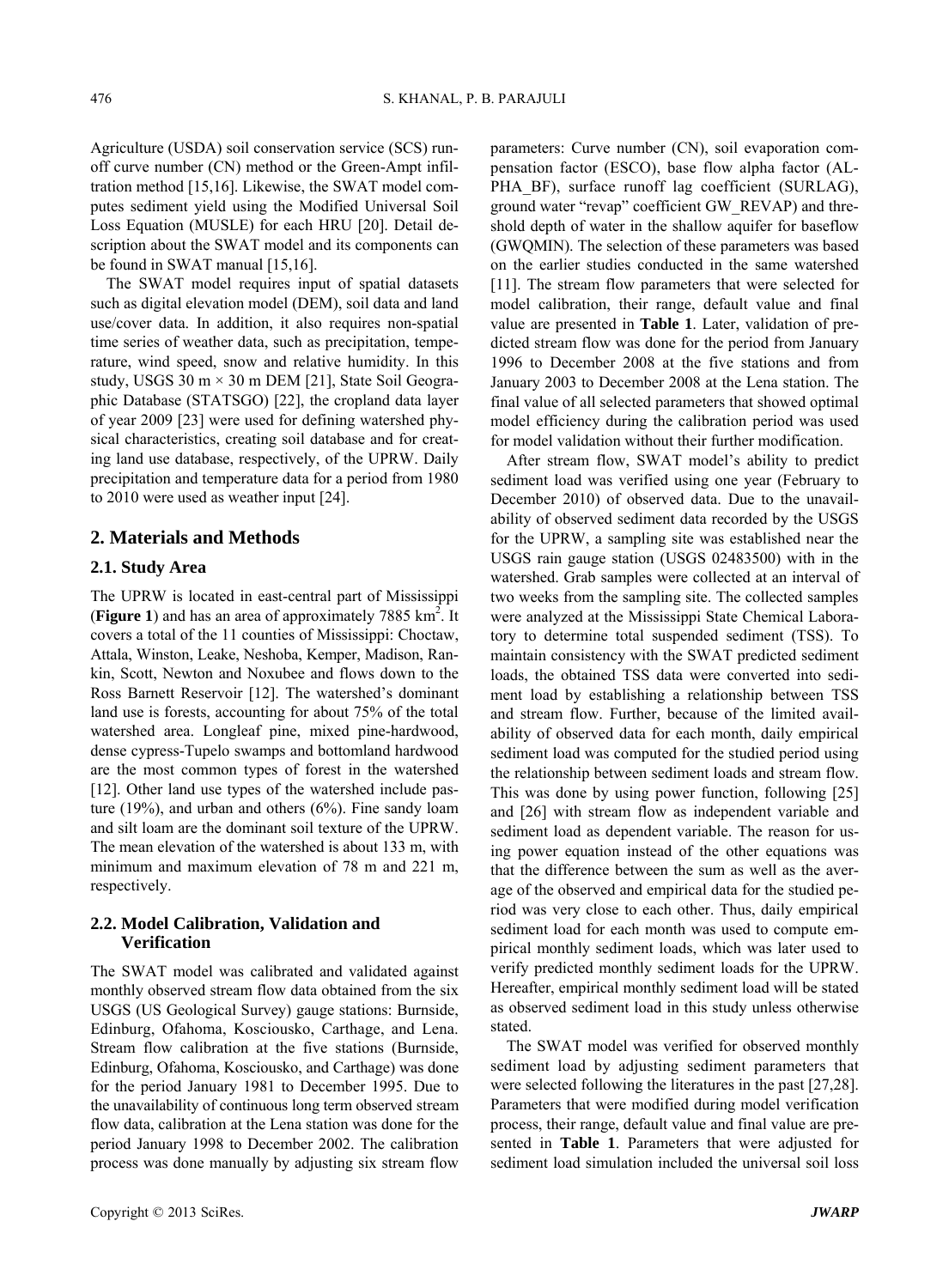| No.                     | <b>Parameters</b>                                                | Range           | Default value  | <b>Final value</b> |  |  |  |  |
|-------------------------|------------------------------------------------------------------|-----------------|----------------|--------------------|--|--|--|--|
| <b>Stream flow</b>      |                                                                  |                 |                |                    |  |  |  |  |
| 1                       | Curve number (CN)                                                |                 |                |                    |  |  |  |  |
| $\mathbf{i}$            | Deciduous forest (FRSD)                                          | $70 - 77$       | 83             | 77                 |  |  |  |  |
| ii                      | Evergreen forest (FRSE)                                          | $70 - 77$       | 77             | 70                 |  |  |  |  |
| iii                     | Mixed forest (FRST)                                              | $70 - 77$       | 79             | 73                 |  |  |  |  |
| iv                      | Wetland forest (WETF)                                            | $70 - 77$       | 83             | 77                 |  |  |  |  |
| V                       | Pasture (PAST)                                                   | $74 - 86$       | 84             | 79                 |  |  |  |  |
| vi                      | Corn (CORN)                                                      | $85 - 90$       | 83             | 89                 |  |  |  |  |
| vii                     | Residential medium density (URMD)                                | $77 - 94$       | 79             | 92                 |  |  |  |  |
| 2                       | Soil evaporation compensation factor (ESCO)                      | $0 - 1$         | 1              | 0.4                |  |  |  |  |
| 3                       | Base flow alpha factor (ALPHA-BF)                                | $0 - 1$         | 0.048          | 0.9                |  |  |  |  |
| 4                       | Ground water "revap" coefficient (GWREVAP)                       | $0 - 1$         | 0.02           | 0.2                |  |  |  |  |
| 5                       | Threshold depth of water in the shallow aquifer (GWQMIN)         | $0 - 5000$      | $\mathbf{0}$   | 1000               |  |  |  |  |
| 6                       | Surface runoff lag coefficient (SURLAG)                          | $1 - 12$        | $\overline{4}$ | $\mathbf{1}$       |  |  |  |  |
|                         | <b>Sediment</b>                                                  |                 |                |                    |  |  |  |  |
| 7                       | Universal soil loss equation (USLE) crop management factor $(C)$ |                 |                |                    |  |  |  |  |
| $\mathbf{i}$            | Forest                                                           | $0.001 - 0.5$   | 0.001          | 0.003              |  |  |  |  |
| $\overline{\mathbf{1}}$ | Pasture                                                          | $0.001 - 0.5$   | 0.001          | 0.003              |  |  |  |  |
| iii                     | Corn                                                             | $0.001 - 0.5$   | 0.2            | 0.5                |  |  |  |  |
| 8                       | Coefficient in sediment transport equation (SPCON)               | $0.0001 - 0.01$ | 0.0001         | 0.0003             |  |  |  |  |
| 9                       | Exponent in sediment transport equation (SPEXP)                  | $1 - 1.5$       | $\mathbf{1}$   | 1.5                |  |  |  |  |
| 10                      | Universal soil loss equation (USLE) support practice factor (P)  |                 |                |                    |  |  |  |  |
| i                       | Forest                                                           | $0 - 1$         | $\mathbf{1}$   | 0.5                |  |  |  |  |
| ii.                     | Pasture                                                          | $0 - 1$         | 1              | 0.5                |  |  |  |  |
| iii                     | Corn                                                             | $0 - 1$         | -1             | 0.8                |  |  |  |  |

| Table 1. Adjusted parameters', range, default value and final values adjusted for monthly stream flow calibaration and vali- |  |
|------------------------------------------------------------------------------------------------------------------------------|--|
| dation and sediment load verification.                                                                                       |  |

equation (USLE) cover factor C, universal soil loss equation (USLE) practice factor P, coefficient in sediment transport equation (SPCON) and exponent in sediment transport equation (SPEXP).

#### **2.3. Forest Clear Cutting Scenario**

The calibrated SWAT model was further used to quantify potential changes caused on water and sediment yields due to the implementation of forest clear cutting. For this purpose, five hypothetical forest clear cutting scenarios were developed. These scenarios included:

- Scenario 1:  $10\%$  (488 km<sup>2</sup>) of the total forest area is clearcut;
- Scenario 2:  $20\%$  (992 km<sup>2</sup>) of the total forest area is clearcut;
- Scenario 3:  $30\%$  (1466 km<sup>2</sup>) of the total forest area is clearcut;
- Scenario 4: 55% (2707  $km^2$ ) of the total forest area is clearcut;

• Scenario 5:  $75\%$  (3718 km<sup>2</sup>) of the total forest area is clearcut.

To represent the condition of forest clear cutting realistically, scenarios were modeled by changing parameters, such as crop growth parameter, runoff curve number and USLE P factor in the crop database (.dat) and management file (.mgt). The modified model parameters such as the CN and a USLE P factor were set to 90 and 1, respectively. These parameters were changed only in the forested HRU's of sub-basins that were selected using stratified random sampling technique. Since the actual area of forest in which clear cutting have been taking place in the UPRW was not known, proposed scenarios were built upon the literature review [5-7] and the ongoing timber harvesting trend in the south [29-31]. In general, forest lands in large watersheds like the UPRW are owned by diverse landowners such as forest industry (FI), timber investment management organizations (TIMOs) and nonindustrial private forest (NIPF) owners. These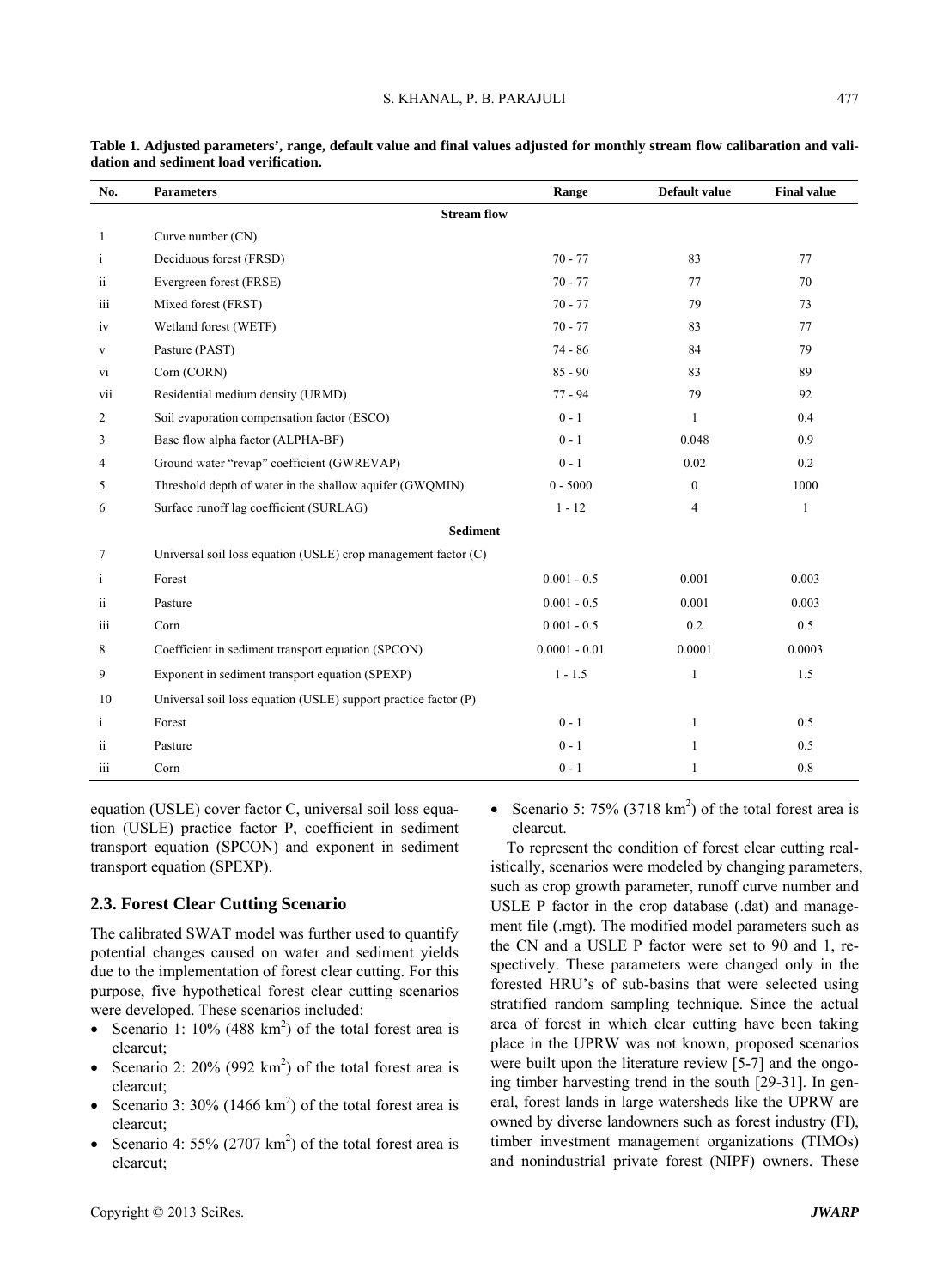owners usually have multitude of management objectives. For instance, while FI and TIMOs prefer intensive timber harvesting [29,31], management preference of NIPF ranged from very intensive timber management as that of the FI and TIMOS to preference of amenity over timber management only in a small portion of the forest they owned [\[29](#page-0-0),[32\]](#page-0-0). Thus, to address such uncertainty in the intensity of forest clear cutting in the watershed, scenarios with such range of forest clear cutting scenarios were proposed in this study.

#### **2.4. Data Analysis**

The predicted and observed data were compared by using four commonly used statistics in hydrologic studies: coefficient of determination  $(R^2)$ ; Nash-Sutcliffe model efficiency index (*NSE*); root mean square error (*RMSE*); and percent bias (*PBIAS*), which are defined as:

$$
R^{2} = \left(\frac{\sum_{i=1}^{n} (o_{i} - o_{m})(p_{i} - p_{m})}{\sqrt{\sum_{i=1}^{n} (o_{i} - o_{m})^{2}} \sqrt{\sum_{i=1}^{n} (p_{i} - p_{m})^{2}}}\right)^{2}
$$
(1)

$$
NSE = 1 - \frac{\sum_{i=1}^{n} (o_i - p_i)^2}{\sum_{i=1}^{n} (o - o_m)^2}
$$
 (2)

RMSE = 
$$
\left( \left[ \sum_{i=1}^{n} (o_i - p_i)^2 \right] \frac{1}{n} \right)^{\frac{1}{2}}
$$
 (3)

$$
PBIAS = \left(\frac{\sum_{i=1}^{n} o_i - p_i}{\sum_{i=1}^{n} o_i}\right) \times 100\% \tag{4}
$$

where  $o_i$  is the observed value,  $p_i$  is the predicted value,  $o_m$  is the average observed value,  $p_m$  is the average predicted value and n is the number of observations. The  $R^2$ (Equation (1)) was used to compute the goodness of fit between the simulated and observed values. The value for  $R^2$  ranges between 0 and 1, where 1 indicates perfect fit and zero indicates poor or unacceptable fit between the simulated and observed values [27]. The *NSE* (Equation (2)) was used to evaluate the model efficiency because it indicates how well the plot of observed versus simulated values fits the 1:1 line [33]. The value of *NSE* can range between −∞ and 1, where 1 denotes perfect model performance and −∞ denotes poor model performance [11,34,35]. The *RMSE* (Equation (3)) was used to evaluate the accuracy of the model prediction. The smaller the value of *RMSE*, the smaller the error in the model predicted values. A value of zero for *RMSE* indicates

perfect simulation of the observed data by the model [11, 35,36]. The *PBIAS* (Equation (4)) was used to evaluate whether simulated values were larger or smaller than their observed counterparts. The optimal value of *PBIAS* is 0, with low-magnitude values indicating accurate model simulation. Positive value indicates a model bias toward underestimations, whereas negative value indicates model bias toward overestimation [36]. In this study, model efficiency statistics were rated based on the criteria proposed by earlier literatures [35,37].

#### **3. Results and Discussion**

#### **3.1. Stream Flow Calibration and Validation**

The performance statistics for the average monthly stream flow during the calibration period are presented in **Table 2**. Results indicate good to very good correlation between the simulated and observed stream flow, which is indicted by  $R^2$  and *NSE* values, ranging from 0.58 to 0.82 and 0.43 to 0.83, respectively. Better match between the simulated and observed stream flow is further supported by *PBIAS* values ranging between −2.70% and −22.91%. These estimated values of *PBIAS* demonstrate that the simulated stream flow are slightly overestimated, though within the limit suggested by earlier literatures [35,37]. Likewise, values of *RMSE* that ranged between 13.27  $\text{m}^3$ /s and 39.60 m<sup>3</sup>/s also illustrate good fit between the simulated and observed stream flow. Even though *RMSE* is slightly poor at the Carthage  $(32.63 \text{ m}^3/\text{s})$  and Lena  $(39.60 \text{ m}^3/\text{s})$  stations, other statistics such as  $R^2$ , *NSE* and *PBIAS* show good model performance at these two stations.

Results of model validation for monthly stream flow at the six USGS gauge stations exhibit acceptable but slightly poor performance when compared with the results of calibration period. A summary of the results of model validation is presented in **Table 2**. The  $R^2$  and *NSE* values, ranging from 0.36 to 0.60 and 0.25 to 0.65, respectively, indicate fair to good correlation between simulated and observed stream flow. The *RMSE* values, ranging between 12.31  $\text{m}^3/\text{s}$  and 34.97  $\text{m}^3/\text{s}$  are close to the values of calibration period, with the exception at the Lena station (53.44 m<sup>3</sup>/s). Furthermore, the *PBIAS* values ranging between −15.29% and ll.06% also reveal excellent to good model performance, except at the Ofahoma station (−36.98%). However, other statistical results such as  $R^2$ , *NSE* and *PBIAS* at the Ofahoma station indicate satisfactory performance of the SWAT model. The estimated *PBIAS* values reveal overestimation of stream flow by the SWAT model at the three stations and underestimation at the remaining three stations. Possible explanations for such discrepancies between different stations for stream flow prediction may be due to the variation of precipitation input at these stations. Overall,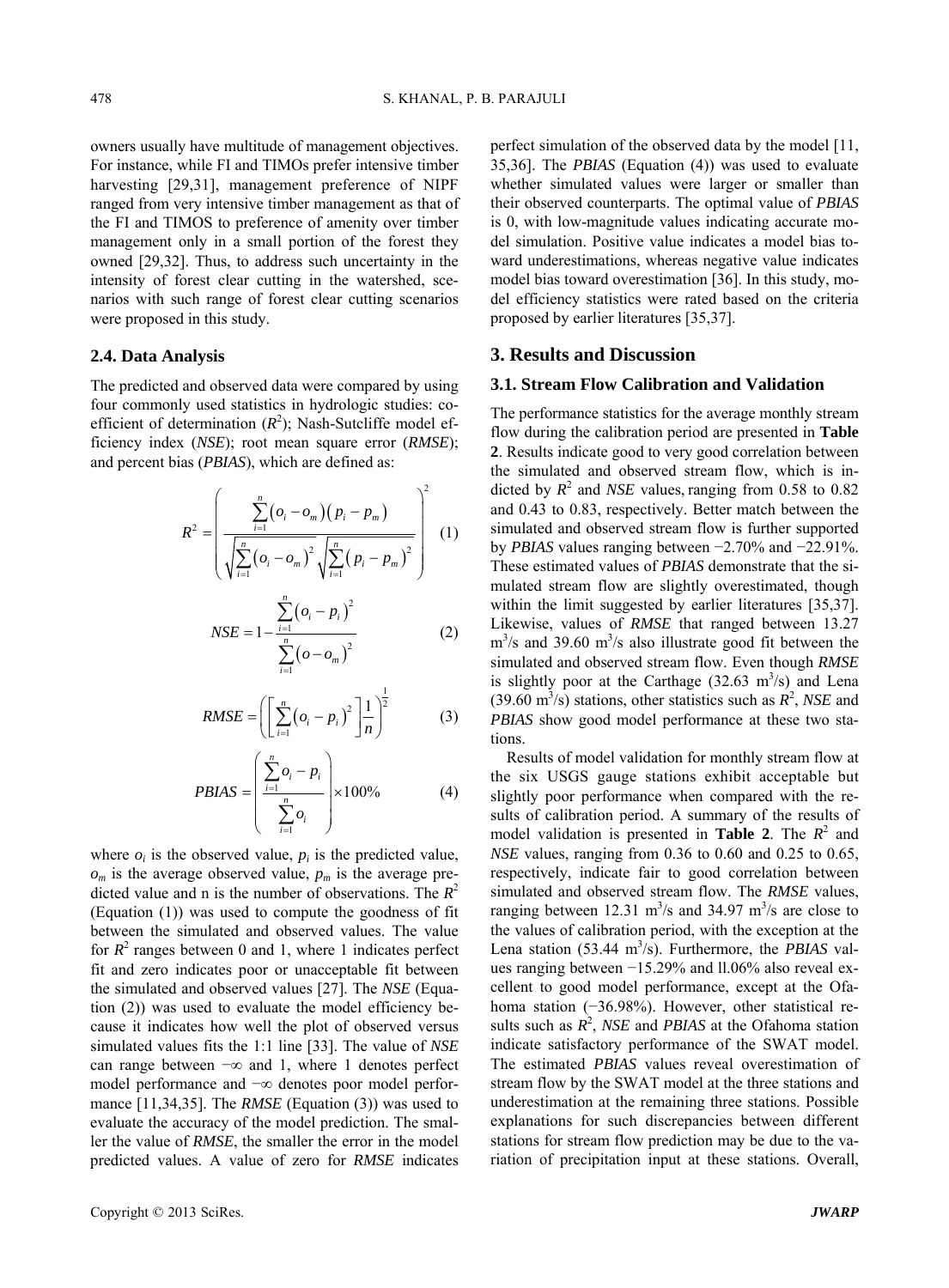|                 | <b>Calibration Period</b> |            |                            |             | <b>Validation Period</b> |            |                            |           |
|-----------------|---------------------------|------------|----------------------------|-------------|--------------------------|------------|----------------------------|-----------|
| <b>Station</b>  | $R^2$                     | <b>NSE</b> | $RMSE$ (m <sup>3</sup> /s) | $PBIAS$ (%) | $R^2$                    | <b>NSE</b> | $RMSE$ (m <sup>3</sup> /s) | PBIAS (%) |
| <b>Burnside</b> | 0.78                      | 0.75       | 13.60                      | $-9.87$     | 0.36                     | 0.25       | 18.48                      | 9.85      |
| Carthage        | 0.81                      | 0.80       | 32.63                      | $-2.70$     | 0.64                     | 0.56       | 34.97                      | 11.06     |
| Edinburg        | 0.82                      | 0.80       | 20.90                      | $-4.50$     | 0.58                     | 0.55       | 24.74                      | 9.47      |
| Kosciousko      | 0.58                      | 0.43       | 13.27                      | $-22.91$    | 0.49                     | 0.25       | 12.31                      | $-15.29$  |
| Lena            | 0.75                      | 0.73       | 39.60                      | $-8.43$     | 0.63                     | 0.54       | 52.44                      | $-4.89$   |
| Ofahoma         | 0.72                      | 0.65       | 14.96                      | $-20.67$    | 0.68                     | 0.33       | 14.93                      | $-36.98$  |

**Table 2. Model performance during stream flow calibration and validation at six USGS stations.** 

the obtained validation results suggest that the calibrated SWAT model can realistically simulate stream flow outside the calibration period.

The model efficiency statistics computed in this study for the monthly stream flow prediction are in general agreement with those reported by earlier studies using the SWAT model [3,11,37-39]. A study conducted in southeast Indiana reported calibrated monthly stream flow *NSE* values between 0.59 and 0.80 for three different watersheds [39]. Likewise, a study determined  $R^2 = 0.81$ , *NSE*  $= 0.56$ , and *PBIAS* = −95.06% for calibrated monthly stream flow for Red Rock Creek watershed in southcentral Kansas [37]. Moreover, SWAT model performance in this study is also consistent with the performance statistics reported by a study conducted in the same watershed [11]. The values of  $R^2$ , *NSE* and *RMSE* estimated at the five USGS gauge stations were reported between 0.69 and 0.79, 0.68 and 0.79, and 14.14 and 37.03 m<sup>3</sup>/s, respectively. Thus, because of the good performance shown by the SWAT model in this study, the calibrated SWAT model was further used to evaluate the potential impacts of forest clear cutting on the hydrologic component of the watershed, specifically on water yield.

#### **3.2. Sediment Verification**

The average monthly simulated sediment load was compared with the observed sediment load from February through December 2010. In regard to the SWAT model performance for sediment load prediction, the uncalibrated SWAT model, using the default values of sediment parameters, reveal satisfactory performance  $(R^2 = 0.87, NSE)$  $= 0.77$ , and *PBIAS*  $= 21.30\%$  for all statistics with the exception of *RMSE* (= 177.80 Mg/ha) (**Figure 2(a)**). Result shows that the sediment load predicted with default parameter has slightly underestimated sediment load compared to the observed data, which is shown by the positive value of *PBIAS*. In an effort to improve the performance of the SWAT model, few parameters related to sediment were adjusted (**Table 1**). This resulted in an improved performance of the SWAT model  $(R^2 = 0.91, NSE)$  $= 0.93$ , and *PBIAS*  $= -3.33\%$ ) for simulating monthly sediment load for the UPRW (**Figure 2(b)**). Similar to *RMSE* value estimated with default parameters, the value of *RMSE*  $(= 107.53 \text{ Mg/ha})$  continued to remain high even after the adjustment of sediment parameters. This implies that the simulated monthly sediment load possess relatively high error than that of the observed data.

As earlier noted, simulated sediment load was not validated because of the limited availability of the observed data, therefore accurate prediction of sediment load outside the calibration period can be doubted. However, simulated monthly sediment load for the calibration period showed a performance close to or better than the performance of SWAT models reported in earlier literatures for monthly sediment calibration. For instance, a study in the past used the calibrated SWAT model for stream flow to validate monthly sediment yield prediction using only two years of monthly data at Pomona Lake watershed. The study reported good performance of the SWAT model with  $NSE = 0.66$  [38]. The performance of the SWAT model in this study for monthly sediment load prediction was also found to be in consistent with the findings of other studies [27]. Provided that the SWAT model showed very good performance for sediment load prediction, the calibrated SWAT model was considered to have prediction accuracy sufficient for assessing the impacts of forest clear cutting on sediment yield of the studied watershed.

#### **3.3. Effects of Clear Cutting on Water and Sediment Yields**

This study used the calibrated SWAT model to predict potential water and sediment yields generated from five hypothetical forest clear cutting scenarios. The calibrated SWAT model was considered as the base scenario. The clear cutting scenarios were run on an annual basis from 1980 to 2008. The potential changes in the average annual water and sediment yields were analyzed by computing the difference between each clear cutting scenario and the base scenario. **Figure 3** and **Table 3** demonstrate the SWAT predicted average annual water and sediment yields, and also the changes in yields that occurred after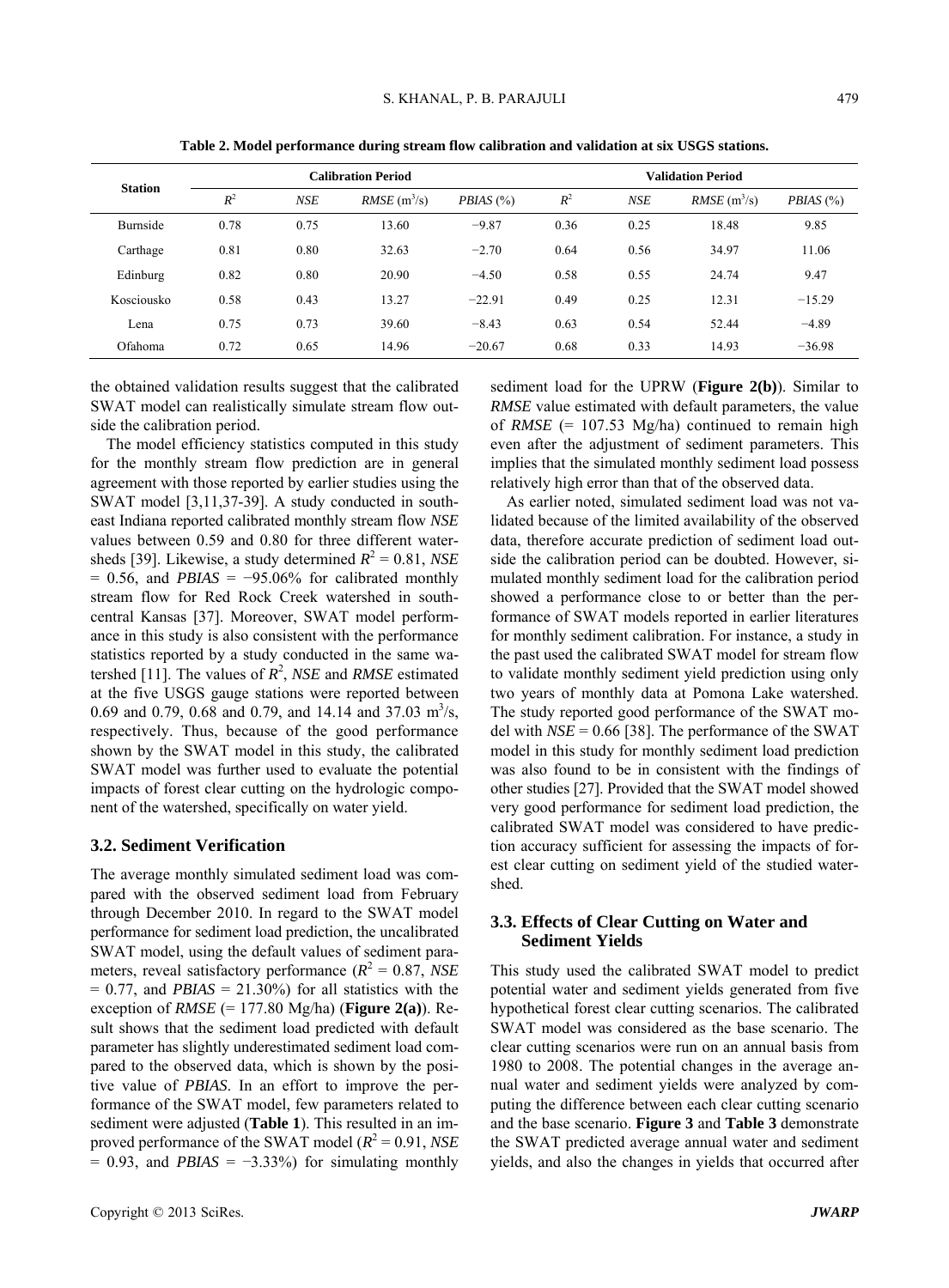

**Figure 2. Model performance during sediment load verification: (a) Model with default parameters; (b) Model with adjusted parameters.** 



**Figure 3. Average annual water yield (mm) and average annual sediment yield (Mg/ha) under respective clear cut scenarios. Table 3. Predicted average annual water yield and sediment yield from each scenario and their percent change from base** 

| Clearcut forest     | Water vield | Change in water yield from base |       | Sediment yield | Change in sediment yield from base |               |
|---------------------|-------------|---------------------------------|-------|----------------|------------------------------------|---------------|
| harvesting scenario | mm/yr       | mm/yr                           | $\%$  | (Mg/ha/yr)     | (Mg/ha/yr)                         | $\frac{0}{0}$ |
| Base                | 456.1       | 0.0                             | $0\%$ | 4.3            | 0.0                                | $0\%$         |
| 10%                 | 534.1       | 78.0                            | 17%   | 5.7            | 1.4                                | 33%           |
| 20%                 | 589.1       | 133.0                           | 29%   | 7.7            | 3.4                                | 78%           |
| 30%                 | 666.7       | 210.6                           | 46%   | 9.2            | 4.9                                | 113%          |
| 55%                 | 742.2       | 286.1                           | 63%   | 11.6           | 7.3                                | 169%          |
| 75%                 | 893.9       | 437.8                           | 96%   | 15.1           | 10.8                               | 250%          |

the implementation of each scenario. Results in **Figure 3**  and **Table 3** show increase in both yields with increasing percentage of forest area clearcut. The SWAT model simulated average annual water and sediment yields for the base scenario are 456 mm/yr and 4 Mg/ha/yr, respectively.

The SWAT model predicted results demonstrate substantial increase in water yield with increase in clearcut forest area (**Figure 3** and **Table 3**). The predicted average annual water yield are 534 mm/yr, 589 mm/yr, 667 mm/yr, 742 mm/yr and 894 mm/yr from the scenarios in which clear cutting was applied to 10%, 20%, 30%, 55% and 75%, respectively, of the total forest area of the watershed. The forest clear cutting scenarios of this study showed the magnitude of change in water yield due to changes in the percentage of forest area clearcut. Compared to the simulated average annual water yield of the base scenario, approximately 17%, 29%, 46%, 63% and 96% increase in water yield was observed from scenarios in which 10%, 20%, 30%, 55% and 75%, respectively, of the forest area is clearcut. Greatest change in the average annual water yield was observed from 75% forest area clearcut scenario, which accounts for an increase in water yield by approximately 488 mm when compared with the base scenario. Comparison of changes in water yield that occurred between subsequent scenarios showed that for

**scenario.**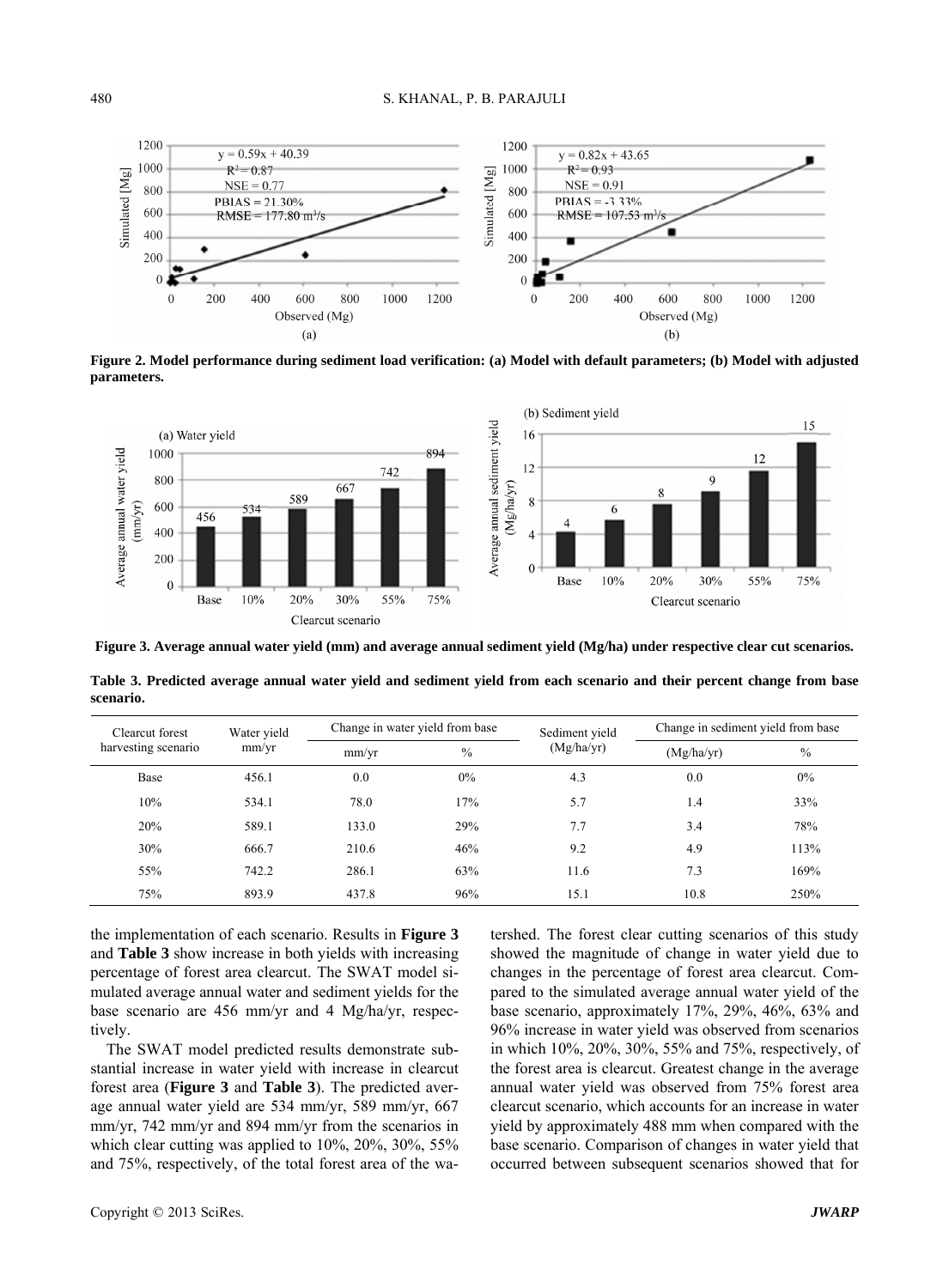every 10% increase in the percentage of total forest area clearcut, the changes in water yield occurred between 55 mm to 78 mm. Similar change in model predicted average annual water yield occurred, approximately by 76 mm, when the percentage of forest area clearcut was increased from 30% to 55%, which accounts for an increase of about 11% when compared with the 30% forest area clearcut scenario. A considerable change in average annual water yield of about 152 mm, an increase of approximately 20%, was observed from 75% forest area clearcut scenario when compared with the 55% forest area clearcut scenario. Further, water yield generated from 75% forest area clearcut scenario is almost double the water yield from the base scenario.

The SWAT model predicted sediment yield follows the similar pattern for the proposed clearcut scenarios (**Figure 3** and **Table 3**). Percentage wise, increase in sediment yield from each scenario is much larger than the water yield, ranging between 33% and 250%. This suggests that the impact of clear cutting is greater on sediment yield than that on water yield. In general, forest clear cutting increases the amount of water available for surface runoff due to increased water yield; therefore, increase in sediment yield after clear cutting can be attributed to an increase in water yield. The predicted sediment yield ranged between 6 Mg/ha and 15 Mg/ha or 33% and 250%, respectively. Compared to the base value, 30% forest area clear cut scenario resulted in an increase of sediment yield by about 113% or 9 Mg/ha (**Table 3**). The predicted sediment yield generated from 55% forest clear cutting scenario is almost double the sediment yield generated from the base scenario. As expected, greatest increase in model predicted sediment yield was observed from 75% forest clear cutting scenarios, which resulted in an increase of about 250%, or 15 Mg/ha (**Figure 3** and **Table 3**).

Overall, this study supported the findings of earlier studies that have indicated that decrease in forest cover increases water and sediment yields [4,5,7]. If clear cutting is implemented in similar magnitude in the UPRW watershed, increase in average annual water and sediment yields would occur by as much as 96% or 894 mm and 250% or 15 Mg/ha, respectively. However, due to unavailability of limited literatures from similar areas, cross validation of water and sediment yield generated from each scenario applied for the UPRW was not possible. Further, it should be noted that the predicted yields from each scenario may be different than the actual yields in the watershed for similar magnitude of clear cutting. One possible explanation for the possible difference in yields is the implementation of BMPs after clear cutting, which was beyond the scope of this study. Another possible reason is the model uncertainty, which may exist due to different forest management activities at the local level, and also due to errors contained in the spatial data input. Thus, cautious interpretation of these results is suggested

#### **4. Conclusions**

This study evaluated and compared the potential impacts of forest clear cutting on water and sediment yields of the UPRW located in east-central Mississippi. The SWAT model was used to simulate five hypothetical scenarios that represented clear cutting at 10%, 20%, 30%, 55% and 75% of the total forest area of the watershed. The SWAT model was first calibrated (1981-1995) and validated (1996-2008) for monthly stream flow, and later verified (February 2010 to December 2010) for monthly sediment load. Results show that the SWAT model was able to simulate stream flow and sediment load satisfactorily during the calibration/validation and verification period, respectively. This was shown by high *R*<sup>2</sup> and *NSE* values  $(0.6)$  at five of six stations during the calibration period. Small values of *PBIAS* (*i.e*. within the suggested limit of  $\pm 25\%$  by earlier literatures) at all the six stations, and relatively small values of *RMSE* (13.27 - 39.60 m<sup>3</sup>/s) also reveal that the SWAT model was able to predict stream flow with minimum error and limited bias. Likewise,  $R^2$  and *NSE* values greater than or equal to 0.77 for both default and adjusted sediment related parameters, *PBIAS* value within  $\pm 22\%$  with default parameter and  $\pm 4\%$  with adjusted parameter also illustrate that the SWAT model was able to predict sediment load reasonably well.

The calibrated SWAT model was further used to simulate the base scenario as well as the five clear cutting scenarios. Potential changes in yields that may happen due to the implementation of clear cutting were computed by comparing yields from each scenario and a base scenario. As expected, increase in water and sediment yields was observed with increase in the percentage of forest area clear cut. This indicates that the SWAT model predicted results of this study have supported the findings of earlier studies that showed evidences supporting increase in water and sediment yields following forest clear cutting.

Compared to the simulated average annual water yield of the base scenario, approximately 17%, 29%, 46%, 63% and 96% increase in water yield was observed from scenarios that represent clear cutting at 10%, 20%, 30%, 55% and 75%, respectively, of the total forest area of the watershed. These correspond to an average annual increase in water yield by approximately 78 mm, 133 mm, 210.6 mm, 286.1 mm and 437.8 mm from respective scenarios. More seriously, an increase of about 33%, 78%, 113%, 169% and 250% was observed with increase in percentage of forest area clear cut. These represent an increase in average annual sediment yield by about 1.4 Mg/ha, 3.4 Mg/ha, 4.9 Mg/ha,, 7.3 Mg/ha, and 10.8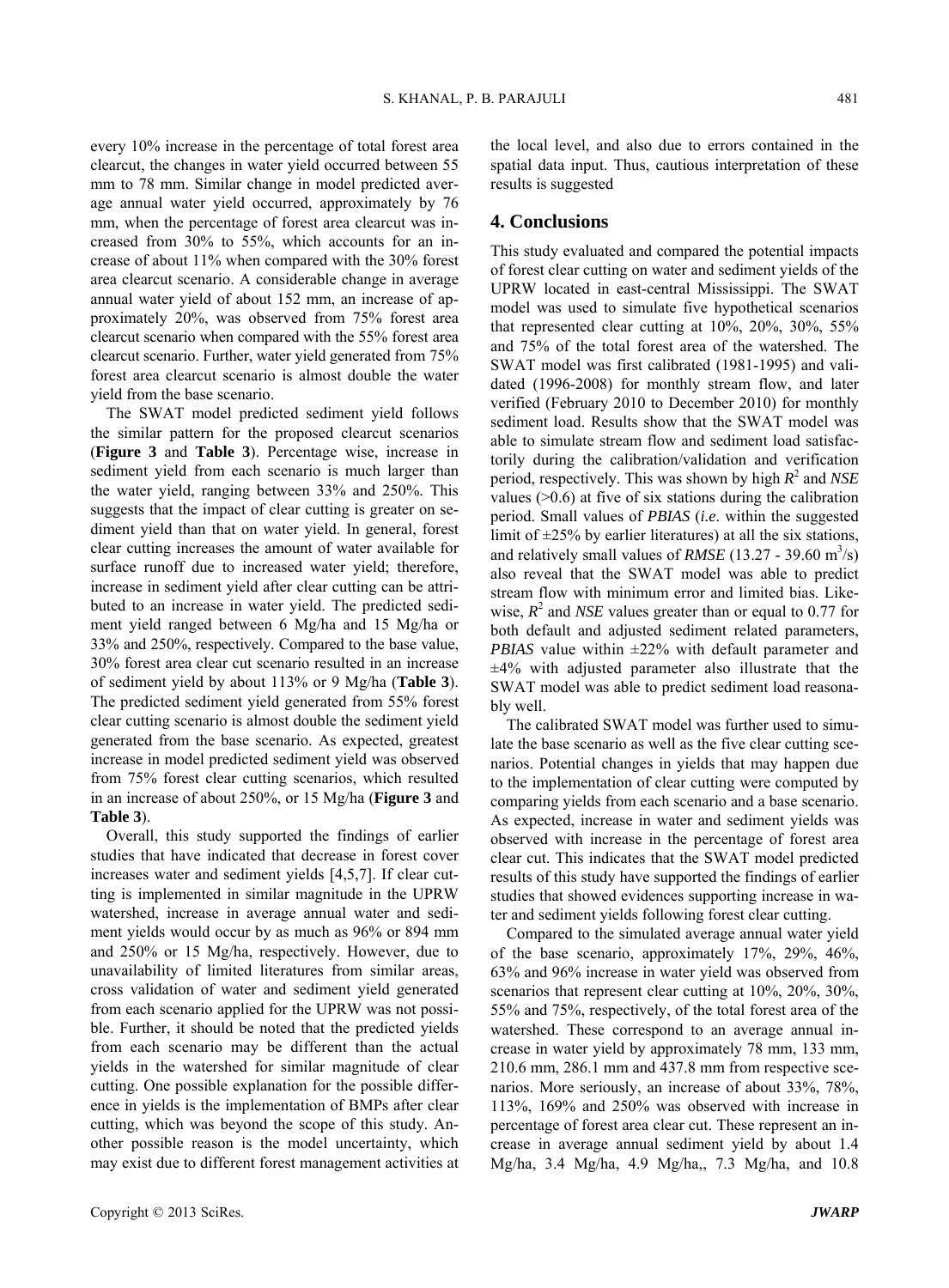Mg/ha.

Since the UPRW drains directly into the Ross Barnett Reservoir, increase in water and sediment yields at the UPRW will have serious environmental effects to the reservoir. Therefore, it is suggested that the percentage of forest area that is clear cut in the watershed should be considered with care. Even though, predicted water and sediment yields generated from each scenario are subject to further verification with observed data, this study provides useful information about the potential amount of water and sediment yields that may be produced under each scenario, and that the potential changes that may happen on yields if similar magnitude of clear cutting occurs in the UPRW or in similar watershed.

### **5. Acknowledgements**

This material is based upon the work performed through the special Research Initiatives (SRI); the Mississippi Agricultural and Forestry Experiment Station (MAFES); the Sustainable Energy Research Centre at Mississippi State University; and is supported by the Department of Energy under Award number DE-FG3606GO86025. We acknowledge the contributions Mr. Kurt Readus, Assistant State Conservationist, NRCS/MS.

#### **REFERENCES**

- [1] J. E. Douglass, "Watershed Values Important in Land Use Planning on Southern Forests," *Journal of Forestry*, Vol. 72, No. 10, 1974, pp. 617-621.
- [2] M. Chang, "Forest Hydrology: An Introduction to Water and Forests," 3rd Edition, CRC Press, New York. 2006.
- [3] A. Saleh, J. R. Williams, J. C. Wood, L. M. Hauck and W. H. Blackburn, "Application of APEX for Forestry," *Transactions of the ASAE*, Vol. 47, No. 3, 2004, pp. 751-765.
- [4] M. A. Arthur, G. B. Coltharp and D. L. Brown, "Effects of Best Management Practices on Forest Streamwater Quality in Eastern Kentucky," *American Water Resources Association*, Vol. 34, No. 3, 1998, pp. 481-495. [doi:10.1111/j.1752-1688.1998.tb00948.x](http://dx.doi.org/10.1111/j.1752-1688.1998.tb00948.x)
- [5] J. M. Bosch and J. D. Hewlett, "A Review of Catchment Experiments to Determine the Effect of Vegetation Changes on Water Yield and Evapotranspiration," *Journal of Hydrology*, Vol. 55, No. 1-4, 1982, pp. 3-23. [doi:10.1016/0022-1694\(82\)90117-2](http://dx.doi.org/10.1016/0022-1694(82)90117-2)
- [6] J. D. Stednick, "Monitoring the Effects of Timber Harvest on Annual Water Yield," *Journal of Hydrology*, Vol. 176, No. 1-4, 1996, pp. 79-95. [doi:10.1016/0022-1694\(95\)02780-7](http://dx.doi.org/10.1016/0022-1694(95)02780-7)
- [7] J. A. Hubbart, T. E. Link, J. A. Gravelle and W. J. Elliot, "Timber Harvest Impacts on Water Yield in the Continental/Maritime Hydroclimatic Region of the United States," *Forest Science*, Vol. 53, No. 2, 2007, pp. 169-180.
- [8] J. M. Grace, "Forest Operations and Water Quality in the South," *Transactions of the ASAE*, Vol. 48, No. 2, 2005,

pp. 871-880.

- [9] T. W. Chu, A. Shirmohammadi, H. Montas and A. Sadeghi, "Evaluation of the SWAT Model's Sediment and Nutrient Components in the Piedmont Physiographic Region of Maryland," *Transactions of the ASABE*, Vol. 47, No. 5, 2004, pp. 1523-1538.
- [10] T. M. Wynn, S. Mostaghimi, J. W. Frazee, P. W. Mc-Clellan, R. M. Shaffer and W. M. Aust, "Effects of Forest Harvesting Best Management Practices on Surface Water Quality in the Virginia Coastal Plain," *Transactions of the ASAE*, Vol. 43, No. 4, 2000, pp. 927-936.
- [11] P. B. Parajuli, "Assessing Sensitivity of Hydrologic Responses to Climate Change from Forested Watershed in Mississippi," *Hydrological Processes*, Vol. 24, No. 26, 2010, pp. 3785-3797. [doi:10.1002/hyp.7793](http://dx.doi.org/10.1002/hyp.7793)
- [12] Mississippi Department of Environmental Quality (MD-EQ), "Citizen's Guide to Water Quality in the Pearl River Basin," 2007. http://www.deq.state.ms.us/mdeq.nsf/pdf/WMB\_PearlRiv erBasinCitizen-Guide112008/\$File/Pearl%20River%20Basin\_Final\_pr.p df?OpenElement
- [13] Mississippi Department of Environmental Quality (MD-EQ), "Pearl River Basin Status Report," 2000. http://www.deq.state.ms.us/mdeq.nsf/pdf/WMB\_prstatusr eport/\$File/prstatusreport.pdf?OpenElement
- [14] M. L. M. Tagert, "Water Quality, Modeling, and Land Use Investigations in the Upper Pearl River Basin of East-Central Mississippi," Ph.D. Thesis, Mississippi State University, Starkville, 2006.
- [15] S. L. Neitsch, J. G. Arnold, J. R. Kiniry and J. R. Williams, "Soil and Water Assessment Tool SWAT, Theoretical Documentation," Blackland Research Center, Grassland, Soil and Water Research Laboratory, Agricultural Research Service, Temple, 2005.
- [16] J. G. Arnold, R. Srinivasan, R. S. Muttiah and J. R. Williams, "Large Area Hydrologic Modeling and Assessment Part I: Model Development," *Journal of American Water Resources Association*, Vol. 34, No. 1, 1998, pp. 73-89. [doi:10.1111/j.1752-1688.1998.tb05961.x](http://dx.doi.org/10.1111/j.1752-1688.1998.tb05961.x)
- [17] L. Kalin and M. M. Hantush, "Hydrologic Modeling of an Eastern Pennsylnania Watershed with NEXRAD and Rain Gauge Data," *Journal of Hydrologic Engineering*, Vol. 11, No. 6, 2006, pp. 555-569. [doi:10.1061/\(ASCE\)1084-0699\(2006\)11:6\(555\)](http://dx.doi.org/10.1061/(ASCE)1084-0699(2006)11:6(555))
- [18] F. Githui, F. Mutua and W. Bauwens, "Estimating the Impacts of Land-Cover Chang on Runoff Using the Soil and Water Assessment Tool SWAT: Case Study of Nzoia Catchment, Kenya," *Hydrological Sciences*, Vol. 54, No. 5, 2009, pp. 899-908.
- [19] R. A. Kuhnle, R. L. Bingner, G. R. Foster and E. H. Grissinger, "Effect of Land Use Changes on Sediment Transport in Goodwin Creek," *Water Resources Research*, Vol. 32, No. 10, 1996, pp. 3189-3196. [doi:10.1029/96WR02104](http://dx.doi.org/10.1029/96WR02104)
- [20] J. R. Williams and H. Brendt, "Sediment Yield Prediction Based on Watershed Hydrology," *Transactions of the ASAE*, Vol. 20, No. 6, 1977, pp. 1100-1104.